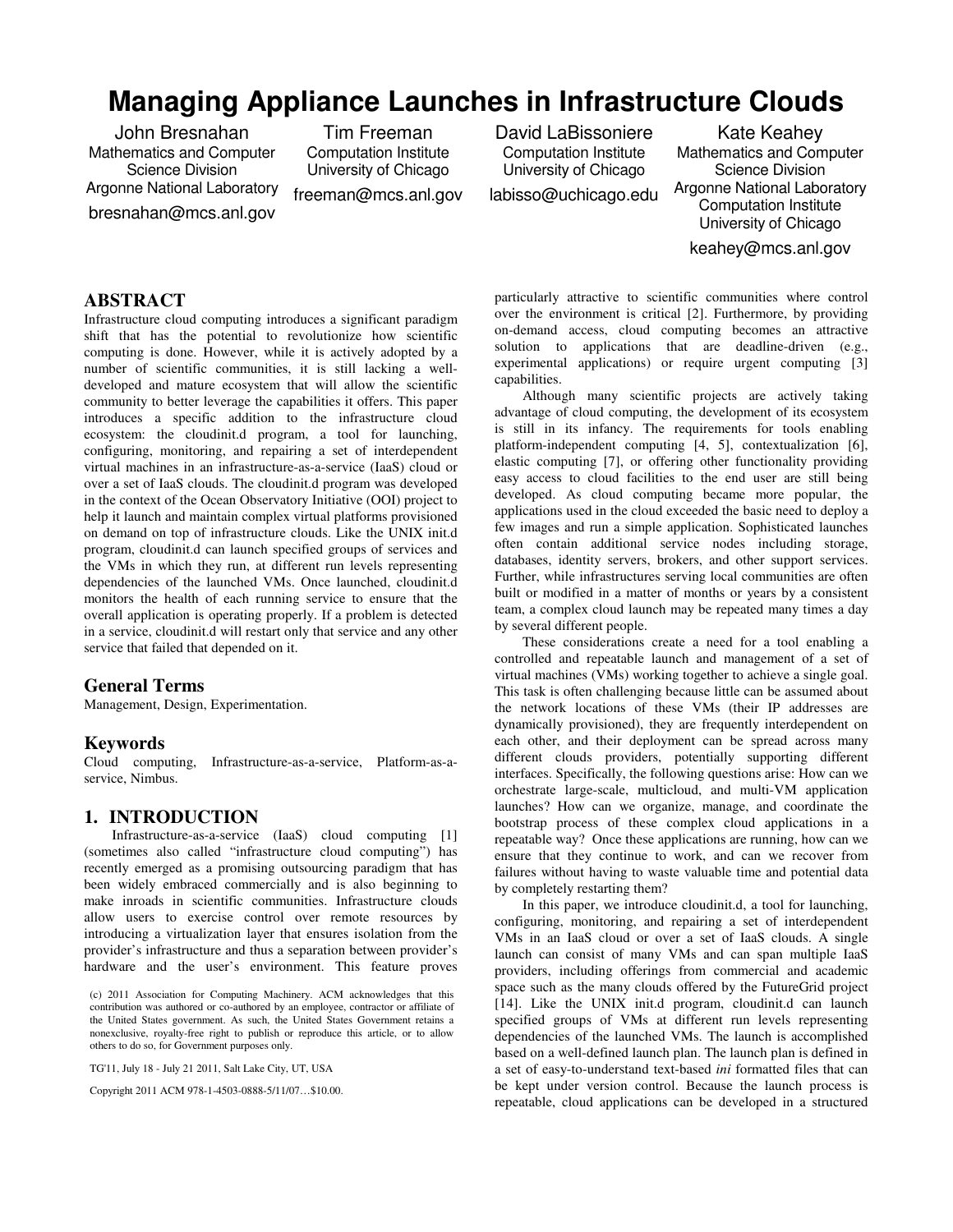and iterative way. Once launched, cloudinit.d monitors the health of each running service and the VMs in which they run. If a problem is detected in a service, cloudinit.d will restart only that service (and potentially its hosting VM) and the dependencies of that service which also failed. Cloudinit.d was developed in the context of the Ocean Observatory Initiative project [8] to coordinate and repair launches of VMs and services hosted by both VMs and bare metal machines.

This paper is structured as follows. In Section 2 we define the requirements and design principles guiding the development of cloudinit.d. In Section 3 we describe its architecture and implementation. In Section 4 we present an application example and review the design features based on this example. In Section 5 we discuss related efforts. We summarize our conclusions in Section 6.

## **2. REQUIREMENTS AND GOALS**

Based on our experience involving launches of scientific applications in the clouds [14] as well as the experiences of complex launches within the Ocean Observatory Initiative (OOI) project [8], we have developed a set of requirements and goals for an infrastructure cloud-friendly launch tool. One important insight was that the tool should be able to not only launch complex sets of interdependent VMs but also diagnose failure as appropriate and keep the VMs running if possible. These guidelines are summarized below:

- *Repeatable, one-click deployment of sets of VMs.* Outsourcing to infrastructure clouds often includes support services—such as storage, databases or identity servers-forming a complex network. Further, those networks of services can be deployed and redeployed in the cloud frequently and by different actors. In order to achieve consistent behavior of such systems, it is important to execute VM launches based on a launch plan that can be *created once and executed many times, by different actors, in exactly the same way*. The execution of this requirement is limited by the degree of repeatability provided by IaaS providers: in many cases it is impossible to repeat individual deployment actions; for example, a deployment of an instance on the Amazon Web Services (AWS) provider [9] may result in many different instantiations [10].
- *Coordination of interdependent launches.* The services within one launch can be interdependent in that information required for the deployment of one can be provided as a result of the deployment of another. For example, a service may need to know the hostname of a database server to complete its launch sequence—in this case the database server needs to be deployed first, and the information about the hostname needs to be conveyed. On the other hand, services can also be independent and in this case can be deployed concurrently to save time. Dividing the service launch into *run levels* composed of independent services accommodates both scenarios; each run level can define and resolve attributes to values that can be used by services launched in downstream run levels.
- *Federated cloud deployment scenario.* Many deployments move between different cloud providers, use several different providers for one launch [24], or

use both cloud and noncloud resources [25]. Thus, any launch management tool for infrastructure clouds should be platform-agnostic so that it *can be deployed on any IaaS cloud as well as integrate noncloud resources*. In order to achieve portability and flexibility it is important not only to work with multiple providers but also to launch different VMs on different clouds with a single launch plan. This can be achieved by using adapters, such as libcloud [5] or deltacloud [4] that provide a bridge to many IaaS cloud providers and services, or by leveraging the increasing availability of standards such as the specification recently released by Open Grid Forum's Open Cloud Computing Interface (OCCI) [11]. Launching services on noncloud resources can be accomplished by accessing the resource and configuring the service; however, launching them on a VM has the advantage that the environment is known and controlled by the user and thus carries the risk of fewer potential failures and inconsistencies.

- *Testing a launch*. To deal with complex launches in a structured way and be able to reason about a complex system, a user must be able to make and verify assertions about vital properties of the system. Those assertions can be both generic (e.g., "Is the VM responding to pings"?), and user-defined (e.g., testing an application-specific property of a system). For this reason, it is important that the user can define arbitrary soundness tests for the system. Management tools for infrastructure clouds should thus provide mechanisms that allow users to select or configure such tests, associate them with services, and execute them to validate the correctness of a launch both at deployment time and running time. In order to ensure meeting a wide range of useful tests, they should be executed inside the VMs (e.g., based on ssh into the VM), rather than rely on external information only.
- *Ongoing monitoring of a launch.* In order to closely monitor the health of the system, it is essential that the vital assertions about the system can be reevaluated at any time. Therefore, if such assertions are embedded in the launch tests, those tests need to be able to be rerun not just at launch but at any time by an action triggered automatically or manually by the user (i.e., launch operator). It should be possible to store the results of monitoring tests in a database for launch analysis and recreation.
- *Policy-driven repair and maintenance of a launch.* If any of the assertions about the system (as embodied by the tests) fail, it should be possible to repair the launch components by applying a repair action defined by a policy. For example, a failure can lead to a number of repeats of a launch action or abandonment of a launch component or even the whole launch if a component is deemed to be irreparable.
- Lightweight and easy to use. In a cloud scenario, where multiple users are building, sharing, and improving complex launch plans on a daily basis, a launch tool that is complex, has a learning curve, and requires configuration is only exchanging one type of complexity for another. In such an environment a launch plan has to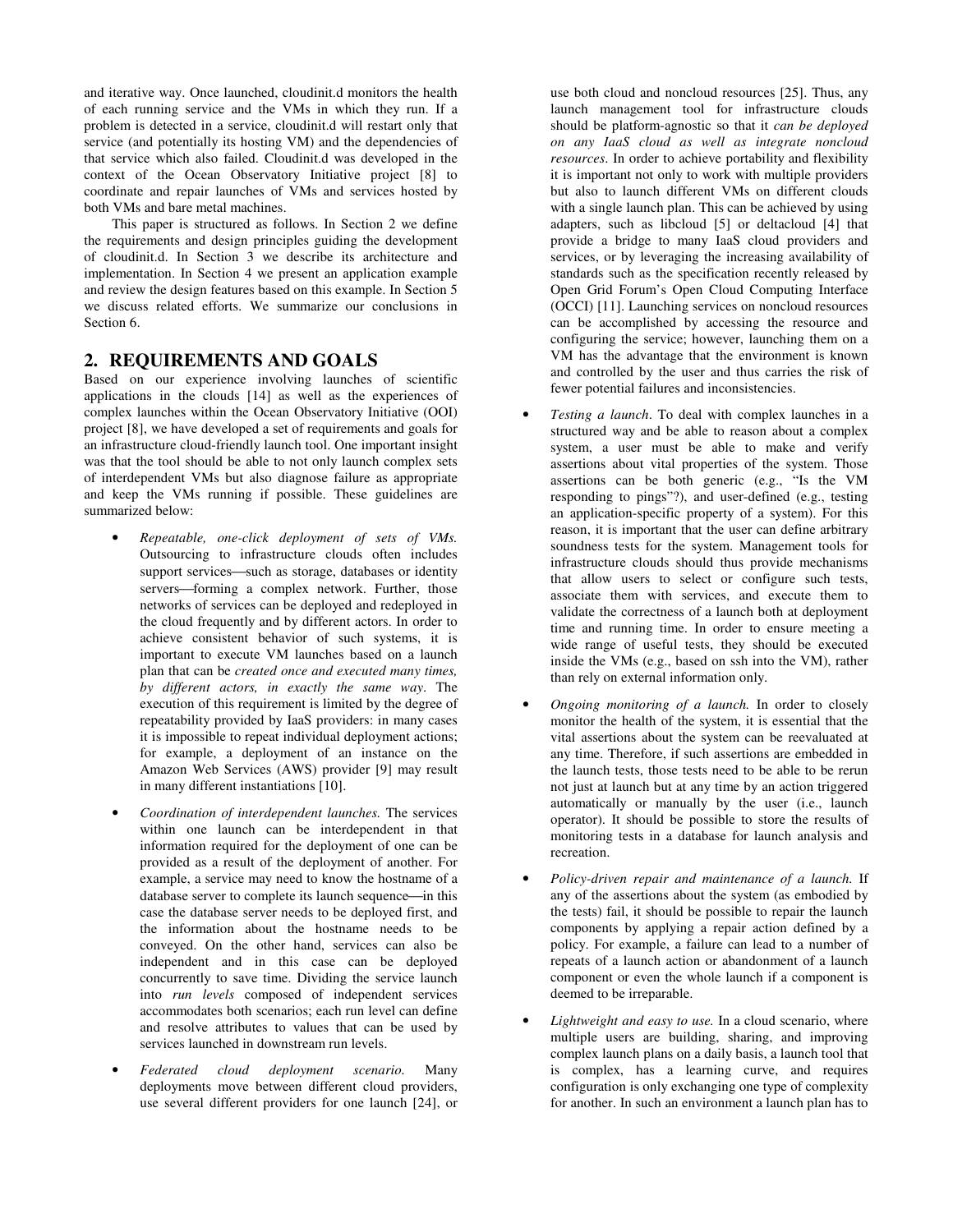operate based on an easily copied launch plan and a "one-click" action. Therefore, while it is tempting to provide a more general system that can be customized to this particular task, the launch tool must be purposespecific and spare in terms of functionality. Further, for ease of use, a minimum of software should be required to be preinstalled and running on a host system. Often configuration management tools require that an agent be custom installed and run. This requirement makes it impossible to use the multitude of freely and readily available Linux VM image distributions without having to rebundle the VM images. Rebundling VM images can be a difficult task for all but the most advanced users.

# **3. ARCHITECTURE AND IMPLEMENTTATION**

We discuss in this section the architecture of cloudinit.d and its implementation.

## **3.1 Launch Plans**



Cloudinit.d arranges an application into three basic constructs: atomic service, run level, and launch plan.

#### **Figure 1: Launch plan example shows relationships between components: the first run-level contains all the services without dependencies as well as services that run-level 2 depends on; run-level 3 depends on run-level 2.**

- A *service* is an entity confined to a single host machine and responsible for a well-defined task. A service can be hosted by a VM that is automatically launched by cloudinit.d or by an existing machine that is accessible via ssh. Many services can be configured to run in a single host, but often a service is associated with a VM dedicated to its needs. One may think of a service as a newly launched and configured VM with a single, dedicated purpose. Examples of s*ervices ar*e an HTTP server, a node in a Cassandra [12] pool, or a node in a RabbitMQ [13] message queue.
- A *run level* is a collection of services with no dependencies on each other. All services in a run level

can be launched at the same time. A run-level launch is considered complete when all of the services in it have successfully started. Services in a run level can be run on one single cloud or across many different clouds, since cloudinit.d makes no assumptions about locality. Any service in a run level can depend on any service from a previous run level. For example, run-level 1 forms a database. A web application in run-level 2 can depend on that database, meaning, it can acquire all of the information needed to connect to it, like security tokens and contact port, dynamically at boot time.

• A *launch* is an ordered set of run levels. To make a launch plan, first one defines all the services. Then those services are arranged into run levels in a specific order: the services with no dependencies are put in runlevel 1 since they all can be started simultaneously without any additional information, the next run level is composed of services with dependencies on level 1 only, and so forth. The completed launch forms a complete cloud (or intercloud) application.

Figure 1 shows an example of services collected into run levels; the arrows show the dependencies of one service on another. When a service needs information from another, it depends on it and thus must be in a higher run level. It can request dynamic information about another service at boot time or repair time. This powerful feature allows the location of any given service to be entirely dynamic. We note that a service may depend on already running systems not controlled by the launch operator. For example, if a service uses Amazon's S3 [28] as a data store, all the information needed to connect with the operators S3 account can be passed into a service as a first-class part of the bootstrap process.

## **3.2 Configuring Services**

Two factors determine how a service behaves and how cloudinit.d interacts with it: the software preinstalled on the service's host and a collection of scripts defining its startup and termination properties as well as its operating assertions. The service's host can be a VM or a bare-metal running machine. The various scripts and their functions are described below:

- The *startup script (bootpgm)* is a program that is run once at launch time to configure the service. The purpose of this program is to set up the host server with all needed software and start that software using any tools convenient to the user. The program is copied by cloudinit.d to a distinct location inside the service's host as soon as ssh access to that host has been verified. This strategy minimizes the need for preinstalled software to simply sshd and thus maximizes the selection of possible resources to use as host systems for a service. The startup agent will often download and install software and then configure that software for use. Tools such as apt-get[15], yum[16], chef-solo[17], or puppet [29] can be used by this script to perform these functions: the choice of this implementation technology is left to the user, the only constraint being that it must be executable by the service's host.
- The test script (*readypgm*) is a program whose purpose is to check the status and health of the service. It can be, and typically is, run many times during the lifetime of an application. When the user of cloudinit.d requests the current status of a previously launched cloud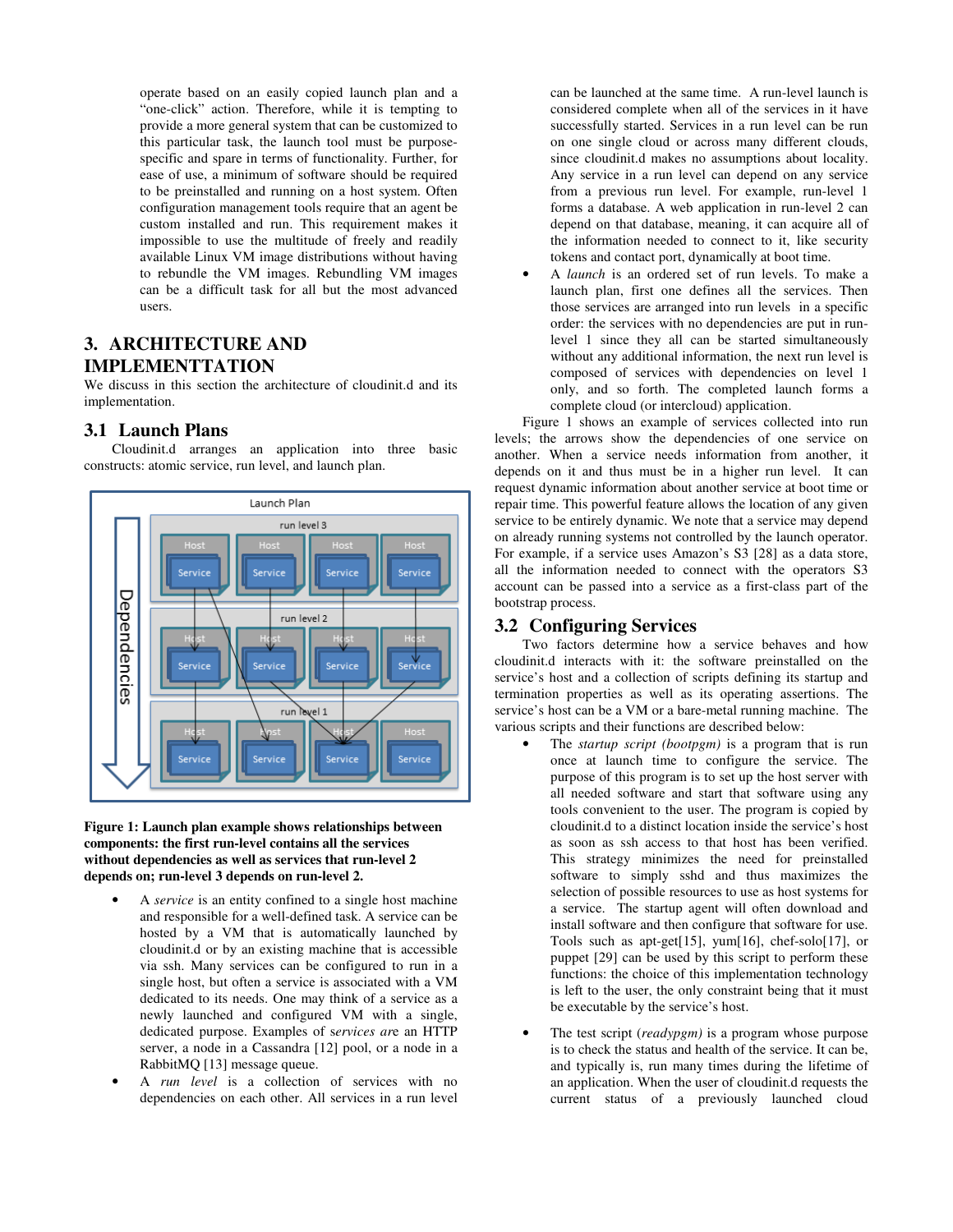application the dependency graph of run levels is again walked. This time the test script is copied into the service's host and run via ssh. As an example, if the service's goal is to serve HTTP, the readypgm might connect to localhost:80, download a known web page, and check its content. If all is well, the readypgm returns 0, and the service is reported as working. If not, the service is marked as *down,* and the cloud application is in need of repair. The output from the readypgm is logged in a file local with respect to cloudinit.d so that the user can inspect the results of a failed service for more details.

• *The termination script (terminatepgm)* is a program run when a service is shut down. It is there to nicely clean up resources associated with the service. For example, a service that has data kept in memory buffers can use this hook to make sure all buffers are flushed to a permanent store.

Both the software installed on the various services host systems and the scripts described above provide a baseline for the capabilities of the service and are defined by the author of the launch plan (and thus the author of the service).

#### **3.3 Boot Process**

Here we describe how a single service is brought into existence by cloudinit.d. First, a launch plan is created that describes a cloud application with functionality arranged into the components described above; this launch plan is given to the cloudinit.d command line program. The first action cloudinit.d takes is to validate that the launch plan has no errors. Launch plans tend to require the acquisition of VM resources, and this acquisition is often costly in terms of time and money; thus we want to avoid the case where the first nine run levels pay the price, only to discover a bug in the launch plan in level 10.

Once the plan is validated, all IaaS requests for new VMs are made. We prestage this request as an optimization: starting a new VM can take a significant amount of time, and many tasks can be done in parallel.

Then cloudinit.d starts monitoring the services at run-level 1, first waiting for the IaaS system on which any VM on that level was launched to report an associated hostname. Once a hostname is present, cloudinit.d repeatedly, but not aggressively, attempts to contact the service's host. Contact is made by attempting to ssh into the system. When a successful ssh connection is made, the bootpgm is copied to a distinct location via scp. In higher run levels where there is a possible service dependency, an additional document that contains dependency information about all previously created services (currently expressed in json[18]) is copied to the service's host. The bootpgm script is then run inside that host. It can use the information in the dependency document for discovering values about its dependencies from services at lower run levels. As described above, this script is responsible for setting up the service for use in the cloud application. If it is successful, it must have an exit code of 0.

Along with the exit code, the bootpgm can return a dependency document containing a set of key/value pairs that describe attributes of the newly configured service for consumption by higher-level services. For example, an HTTPS service may want to return the public key that it generated at boot time so that higher-level services can safely access it. This

document is used by cloudiit.d to furnish services at higher run levels with dynamic information about this newly created service.

Once all the services at a run level have completed successfully, the process is then performed on the next run level until all run levels have completed.

#### **3.4 Security Considerations**

The operator of cloudinit.d must have ssh private keys that allow access to all service hosts in the cloud application. When dealing with IaaS clouds (typical with cloudinit.d) this is not a problem. Ssh key management is a first-class feature with all IaaS clouds, and there is a well-understood process for managing keys. When the service's host is a static machine, the operator must make sure that the machine can be accessed via ssh in order to use it with cloudinit.d. Various configuration options in the launch plans handle the nuances of this situation.

The operator will also need to have access tokens for any and all of the IaaS clouds from which resources will be requested. The details of those keys are associated with the launch plan and are described in later sections.

We note that the operator of a cloudinit.d (i.e., the account that launched the boot plan) should be considered the root-level user of the application. This operator will have root access to all IaaS-launched VMs and will often need root-level access to the static system. Further, the cloudinit.d operator has the power to terminate the application. As part of the launch or once the cloud application has been launched, lower-level access can be granted in an application-specific way, but the owner and operator of the launch plan will be the root-level user.

#### **3.5 Repair**

In any distributed system, failures are inevitable. In complex cloud applications, diagnosing and repairing single failures can be an arduous task. System failures are detected by cloudinit.d by running the test script, readypgm, inside the service's host machine. The user can manually decide when to check the status of an application with the cloudinit.d command-line program or the cloudinit.d python API. If the readypgm returns a failure on a given service, that service can be automatically repaired.

The repair process works by first running the terminatepgm (if it exists) and then shutting down the VM hosting the service if necessary. The boot process described above is then run on that service alone. In this reboot many of the dynamically determined attributes of this service (e.g., hostname) will likely change. Hence, once the reboot is complete, cloudinit.d will test all the services at a higher level. If any of those services fail, they too will be repaired in this way, propagating the repair up the levels.

#### **4. APPLICATION EXAMPLE**

Figure 2 shows an example cloud application run on four of the FutureGrid clouds using cloudinit.d. Here we have a highly available web application that uses a Cassandra distributed database for highly available storage, Apache HTTP servers for its web application, and a load balancer to distribute the work. To avoid a single point of failure and to ensure locality, each node of both the Cassandra database and the web farm is distributed geographically across all four clouds. The load balancer is run on a single static host with a known location. As part of our launch plan in this example, we will tell cloudinit.d how to contact each of the four clouds and that we want two VMs in each cloud, one to handle the workload of Cassandra and a second to handle the web requests. In total the application will have eight VMs (two in each cloud) and one static machine.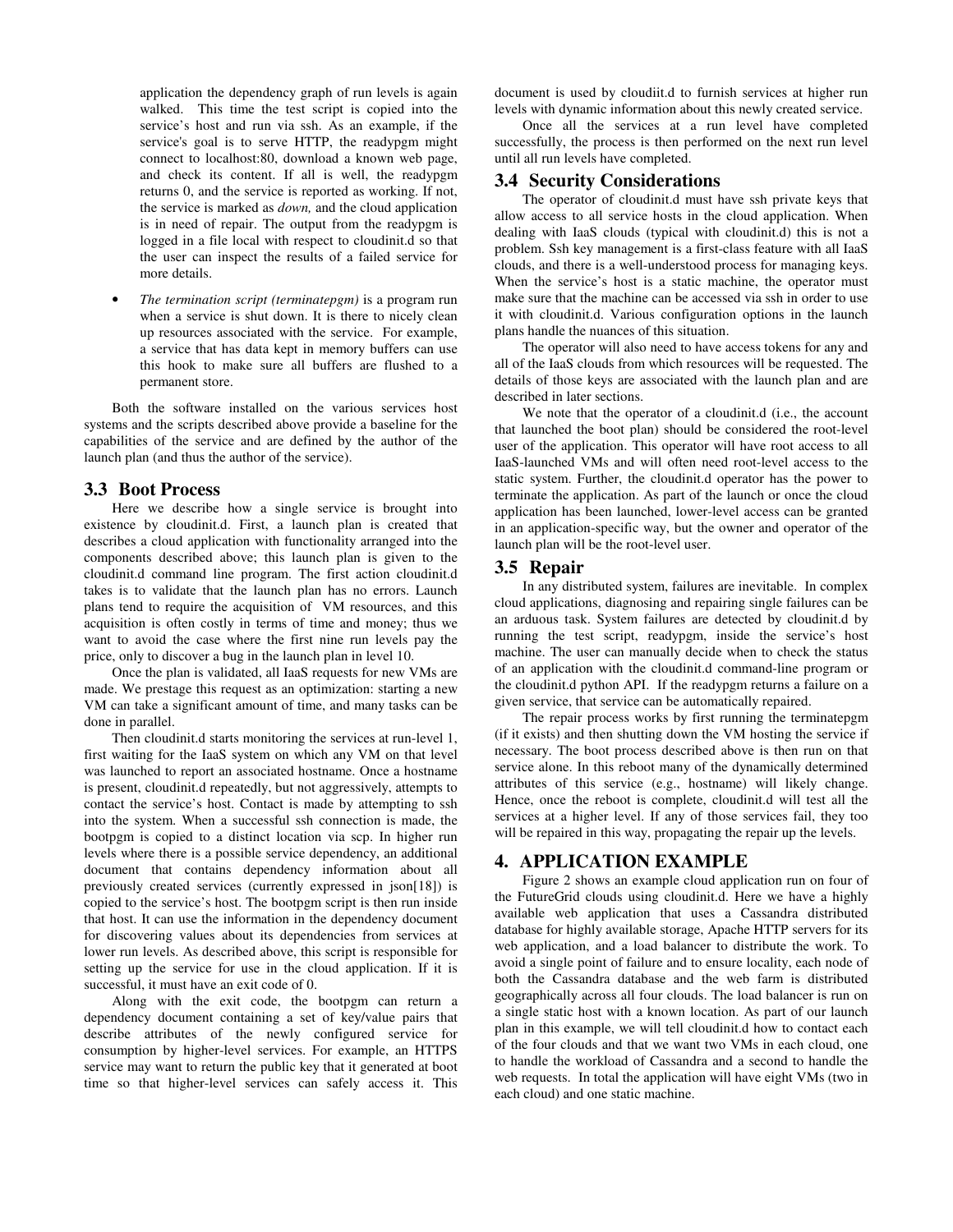

**Figure 2: Example application using cloudinit.d deployed on FutureGrid Nimbus clouds.** 

## **4.1 Booting and Configuring a Single Instance**

The launch plan for this application has three run levels. The first has the four Cassandra nodes as services configured to run in each of the four FutureGrid clouds. The second is a set of replicated HTTP servers, configured similarly. The final run level is the load balancer, which is run on a bare-metal host that is assumed to be running prior to the boot of this application. The plan is configured in such a way as to route the important connection information from the Cassandra cluster to each HTTP server. Similarly, the list of HTTP servers is sent to the load balancer once run-level 2 completes.

As input, cloudinit.d takes a set of configuration files. To provide a practical understanding of how to create a working launch plan, we describe its details here. The launch plan has two main file types: a top-level configuration file and a run-level configuration file. We chose the ini style file format here because the description needs are simple and limited to key/value pairs. A feature-rich, yet harder to read and understand description language like XML or JSON would make the launch plan author's job unnecessarily complicated. The top-level configuration file simply enumerates the run levels and associates each run level with an additional configuration file. Our example top-level configuration file follows.

```
[runlevels]
 level1: cassandra.conf 
 level2: http.conf 
 level3: loadbalance.conf
```
This tells cloudinit.d that there are three run levels and where the description of those run levels can be found. Inside each of those files is a description of each service.

Here we will just introduce the *service* section of the boot level configuration file that describes the Cassandra service that will be run on the FutureGrid sierra cloud.

```
 [svc-sierraCassandra] 
 iaas_key: XXXXXX 
 iaas_secret: XXXX 
iaas hostname: sierra.futuregrid.org
 iaas_port: 8443 
 iaas: Nimbus
```

```
 image: ubunut10.10 
 ssh_username: ubuntu 
 localsshkeypath: ~/.ssh/fg.pem 
 readypgm: cass-test.py 
 bootpgm: cass-boot.sh
```
The first five entries describe the cloud on which the service will be created. User security tokens and the contact point of the cloud are placed here. Cloudinit.d is also told what type of cloud has been described. In this case it is *Nimbus,* but it could be other common cloud types such as EC2 [19] or Eucalyptus [20].

The line *image: ubuntu10.10* is a directive saying to request that the IaaS cloud launch the image with that name. In our example the image is a base Ubuntu 10.10 image. Both *ssh\_username* and *localsshkeypath* give cloudinit.d the needed information for establishing a communication link with the VM instance launched from the *ubuntu10.10* image.

Readypgm and bootpgm point to scripts that perform the tasks associated with the respective directives (described in detail above). In our case cass-boot.sh will be copied to the VM instance with scp. The ssh session will be formed using the key at *localsshkeypath* and the username *ubuntu*. Then cass-boot.sh will be run via ssh as the *ubuntu* user. It will download all the software needed for Cassandra to run and configure this node to be a member of the four-node cluster. When it is complete, it will return to cloudinit.d the contact information of the newly created Cassandra node. A similar entry is made in cassandra.conf for the other clouds.

Once all four Cassandra services have been successfully booted, cloudinit.d will open the configuration file http.conf. The contents of this file will look similar to that of cassandra.conf, the main difference being the bootpgm used to configure the system. Again four new VMs will be started on each of the four clouds. Cloudinit.d will again ssh into these machines and stage in the configuration scripts. Instead of setting up Cassandra, however, the bootgm will download, install, and configure a web server. Furthermore, it will connect to the Cassandra data store created in the previous boot level.

The final step in our example application is setting up the load balancer. In this case the host machine will not be a VM. Instead it will be a static machine at a given hostname. The process for configuring it works in almost an identical way, only without the initial request to an IaaS framework to start a VM. That first step is skipped, and the process continues by accessing the given hostname with scp and ssh. Because there are no further run levels, once this run level successfully completes, details about each started service are reported to a log file, and a summary is reported to the console for immediate observation by the operator.

### **5. RELATED WORK**

CloudFormation [21] is a product created by Amazon Web Services. Much like cloudinit.d, it is used to create and operate distributed applications in the cloud in a predictable and repeatable way. Unlike cloudinit.d, however, CloudFormation cannot be used across many clouds; it is a tool entirely dedicated for use with AWS only and cannot be used with the many resources available in science clouds or other commercial clouds. A further and important difference between the two systems is that cloudinit.d is designed to boot and contextualize an ordered hierarchy of VMs. CloudFormation is designed specifically to make all the AWS services (like SQS [22] and Elastic Beanstalk [23]), work in concert with each other; it does not do VM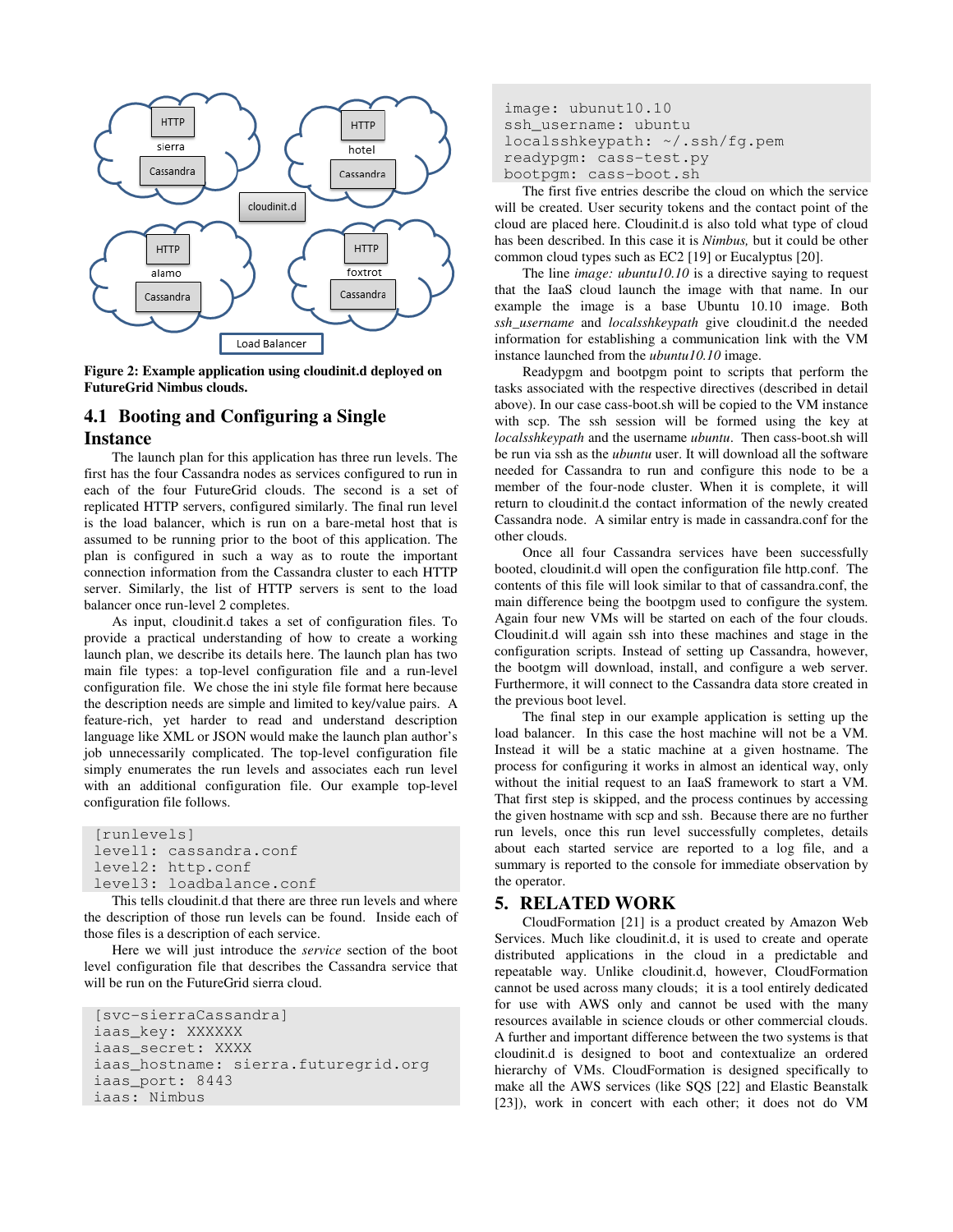contextualization, and it does not have an explicit notion of boot order.

Configuration management systems such as puppet and chef are designed to manage the configuration of systems declaratively. Much like cloudinit.d, they can set up and maintain services on a set of systems typically in a cluster. However, unlike cloudinit.d, the systems on which they are run require that existing software agents be installed and running on all systems in their cluster. In contrast, the only initial dependency that cloudinit.d has is the ubiquitous sshd. This allows cloudinit.d to work with base images readily available on virtually every cloud and does not require the user to bundle a special image. For example, Ubuntu images are regularly released on EC2 for public use (as are many other Linux distributions). Furthermore, far from being a competitor of configuration management systems, cloudinit.d is designed to work with them. In best practices cloudinit should be used to provision a host with all of the software, security information, and configuration files needed to properly run a configuration management system such as chef solo (as demonstrated in our example).

The Context Broker [30] from the Nimbus project is a service that allows clients to coordinate large virtual cluster launches and created the concept of the *one-click virtual cluster*. While cloudinit.d handles one-sided configuration dependencies between services, the Context Broker is capable of handling more complex interdependencies with additional complexity cost. Furthermore, while the Context Broker focuses exclusively on configuration management of VMs provisioned by another agent, cloudinit.d bundles configuration management with provisioning resources across multiple clouds. Wrangler [31] is a recent research project providing functionality similar to the Context Broker, with similar trade-offs.

Claudia is an open source service manager originally affiliated with the One Nebula project but now absorbed by Stratus Cloud. Claudia is more tightly coupled to IaaS services and the management of VMs than is cloudinit.d is. Further, its architecture has several running components and thus presents a much more complex and heavyweight solution than does cloudinit.d.

#### **6. SUMMARY**

This paper introduces cloudinit.d, a tool for launching, configuring, monitoring, and repairing a set of interdependent VMs in an infrastructure-as-a-service (IaaS) cloud or over a set of IaaS clouds. In addition, similar to its namesake the UNIX init.d program, cloudinit.d can launch specified groups of VMs at different run levels representing dependencies of the launched VMs. This feature facilitates dealing with interdependencies with VM while optimizing the launch by allowing independent VMs to launch at the same time.

Cloudinit.d provides a new addition to the cloud computing ecosystem, making it easier for scientists to repeatedly launch, manage, and reason about sets of VMs deployed in he cloud. The capability to deploy launches repeatably is particularly important in the construction of stable system; and the ability to evaluate, at any time, application-specific assertions significantly simplifies VM launches in cloud environment.

#### **ACKNOWLEDGMENTS**

This material is based on work supported in part by the National Science Foundation under Grant No. 0910812 to Indiana University for "FutureGrid: An Experimental, High-Performance Grid Test-bed." Partners in the FutureGrid project include U.

Chicago, U. Florida, San Diego Supercomputer Center - UC San Diego, U. Southern California, U. Texas at Austin, U. Tennessee at Knoxville, U. of Virginia, Purdue I., and T-U. Dresden. This work also was supported in part by the Office of Science, U.S. Department of Energy, under Contract DE-AC02-06CH11357. The OOI Cyberinfrastructure program is funded through the JOI Subaward, JSA 7-11, which is in turn funded by the NSF contract OCE-0418967 with the Consortium for Ocean Leadership, Inc.

#### **REFERENCES**

1. Armbrust, M., et al., Above the Clouds: A Berkeley View of Cloud Computing. 2009, University of California at Berkeley.

2. Keahey, K., T. Freeman, J. Lauret, and D. Olson. Virtual Workspaces for Scientific Applications. in SciDAC Conference. 2007. Boston, MA.

3. Beckman, P., S. Nadella, N. Trebon, and I. Beschastnikh, SPRUCE: A System for Supporting Urgent High-Performance Computing. IFIP International Federation for Information Process, Grid-Based Problems Solving Environments, 2007(239): pp. 295-311.

4. deltacloud: http://incubator.apache.org/deltacloud/.

5. libcloud: a unified interface to the cloud:

http://incubator.apache.org/libcloud/.

6. Keahey, K., and T. Freeman. Contextualization: Providing One-click Virtual Clusters. in eScience. 2008. Indianapolis, IN.

7. Marshall, P., K. Keahey, and T. Freeman, Elastic Site: Using Clouds to Elastically Extend Site Resources. CCGrid 2010, 2010.

8. Meisinger, M., C. Farcas, E. Farcas, C. Alexander, M. Arrott, J. de La Beaujardiere, P. Hubbard, R. Mendelssohn, and R. Signell. Serving Ocean Model Data on the Cloud. Oceans 09, 2009.

9. Amazon Web Services (AWS): http://aws.amazon.com/.

10. Jackson, K., L. Ramakrishnan, K. Muriki, S. Canon, S. Cholia, J. Shalf, H. Wasserman, and N. Wright. Performance Analysis of High Performance Computing Applications on the Amazon Web Services Cloud Amazon Web Services Cloud. CloudCom. 2010.

11. Open Cloud Computing Interface (OCCI): http://occi-wg.org/.

- 12. Cassandra: http://cassandra.apache.org/.
- 13. RabbitMQ: http://www.rabbitmq.com/.
- 14. FutureGrid: https://portal.futuregrid.org/

15. Debian HowTo: http://www.debian.org/doc/manuals/apthowto/

- 16. Fedora Project: http://fedoraproject.org/wiki/Tools/yum
- 17. OpsCode: http://wiki.opscode.com/display/chef/Chef+Solo
- 18. JSON: http://www.json.org/
- 19. EC2: http://aws.amazon.com/ec2/
- 20. Eucalyptus: http://www.eucalyptus.com/
- 21. CloudFormation: http://aws.amazon.com/cloudformation/
- 22. SQS: http://aws.amazon.com/sqs/
- 23. Elastic Beanstalk: http://aws.amazon.com/elasticbeanstalk/

24. Riteau, Pierre, Mauricio Tsugawa, Andrea Matsunaga, José Fortes, Tim Freeman, David LaBissoniere, and Kate Keahey. Sky Computing on FutureGrid and Grid'5000. TeraGrid 2010, Pittsburgh, PA. August 2010.